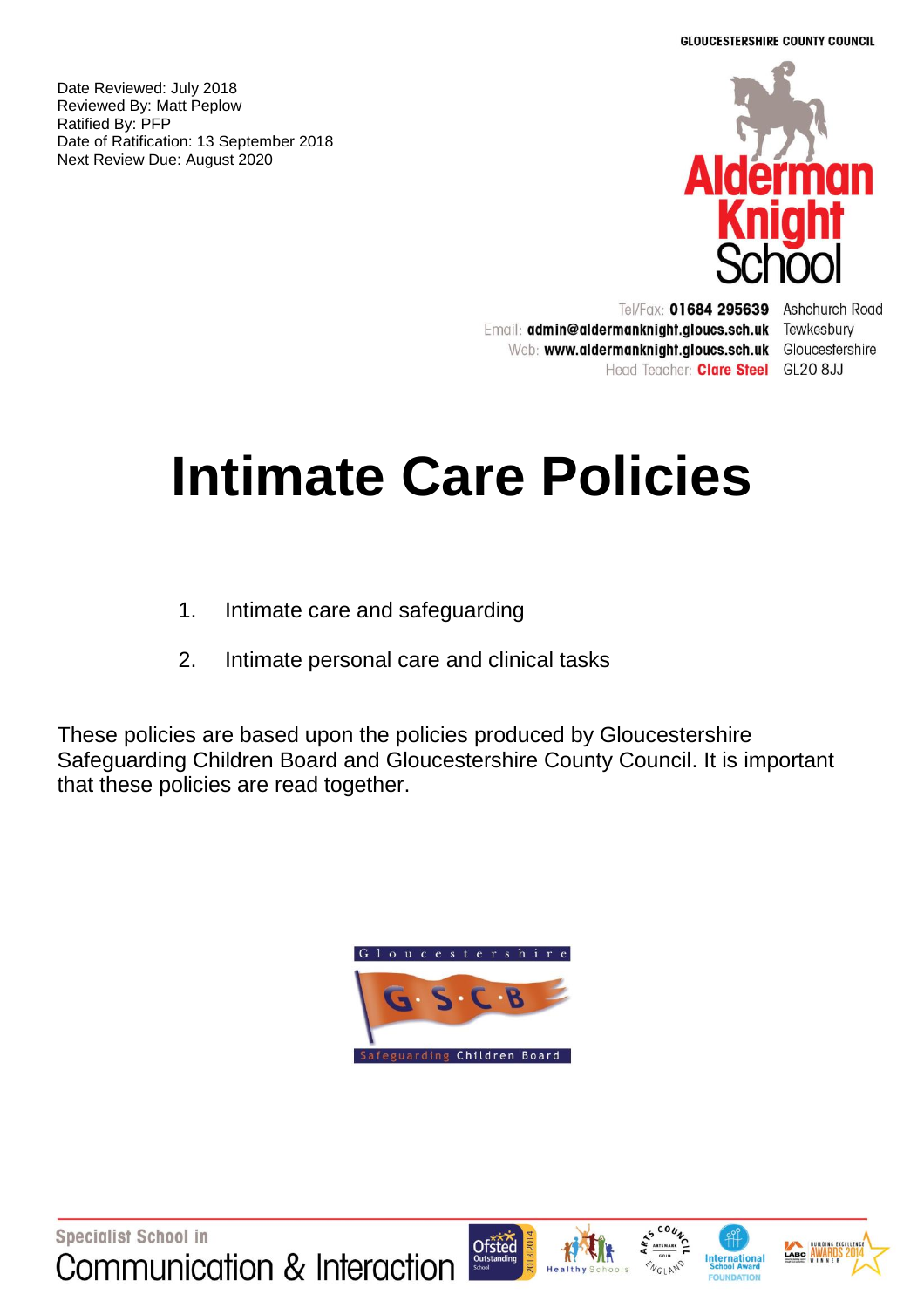**Please note by the nature of the policies there is some repetition. However, all staff need to be very clear about their responsibilities in terms of safeguarding and the procedures required by the school to ensure safe undertaking of intimate personal care and clinical tasks.**

**N.B. For pupils requiring assistance with personal care and/or clinical tasks, an individual Intimate Care Plan must be written and agreed with parents. All staff working with that child must have access to and follow the care plan.**

# **Policy 1**

# **Intimate Care and Safeguarding**

# **1.0 Introduction**

- 1.1 Staff who work with young children or children/young people who have special needs will realise that the issue of intimate care is a difficult one and will require staff to be respectful of children's needs.
- 1.2 Intimate care can be defined as care tasks of an intimate nature, associated with bodily functions, body products and personal hygiene which demand direct or indirect contact with or exposure of the genitals. Examples include care associated with continence and menstrual management as well as more ordinary tasks such as help with washing or bathing.
- 1.3 Children and young people's dignity will be preserved and a high level of privacy, choice and control will be provided to them. Staff who provide intimate care to children and young people must have a high awareness of child protection issues. Staff behaviour is open to scrutiny and staff at Alderman Knight School work in partnership with parents/ carers to provide continuity of care to children/young people wherever possible.
- 1.4 Staff deliver a full personal safety curriculum, as part of Personal, Social, Health and Citizenship Education, to all children and young people as appropriate to their developmental level and degree of understanding. This work is shared with parents who are encouraged to reinforce the personal safety messages within the home.
- 1.5 Alderman Knight School is committed to ensuring that all staff responsible for the intimate care of children and young people will undertake their duties in a professional manner at all times. Alderman Knight School recognises that there is a need to treat all children and young people with respect when intimate care is given. No child should be attended to in a way that causes distress or pain.

# **2.0 Our approach to best practice**

- 2.1 All children and young people who require intimate care are treated respectfully at all times; the child's welfare and dignity is of paramount importance.
- 2.2 Staff who provide intimate care are trained to do so (including Child Protection and Health and Safety training in moving and handling) and are fully aware of best practice. Apparatus will be provided to assist with children and young people who need special arrangements following assessment from physiotherapist/ occupational therapist as required.
- 2.3 Staff will be supported to adapt their practice in relation to the needs of individual children and young people taking into account developmental changes such as the onset of puberty and menstruation.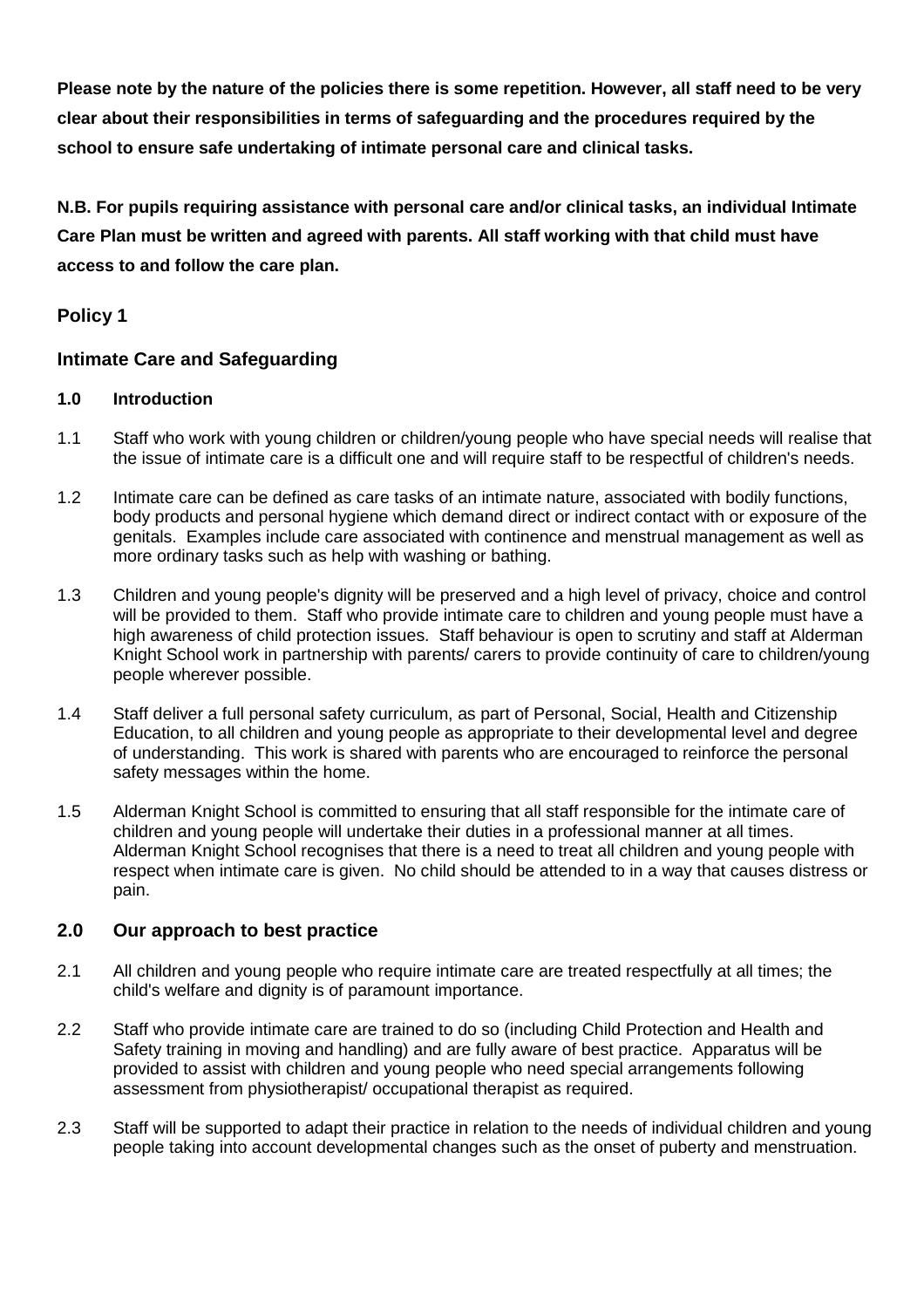Wherever possible, staff who are involved in the intimate care of children/young people will not usually be involved with the delivery of sex and relationship education to their children/young people as an additional safeguard to both staff and children/young people involved.

- 2.4 There is careful communication with each child who needs help with intimate care in line with their preferred means of communication (verbal, symbolic, etc.) to discuss the child's needs and preferences. The child is aware of each procedure that is carried out and the reasons for it.
- 2.5 As a basic principle children and young people will be supported to achieve the highest level of autonomy that is possible given their age and abilities. Staff will encourage each child to do as much for themselves as they can. This may mean, for example, giving the child responsibility for washing themselves. Individual intimate care plans will be drawn up for particular children and young people as appropriate to suit the circumstances of the child. These plans include a full risk assessment to address issues such as moving and handling, personal safety of the child and the carer and health.
- 2.6 Each child's right to privacy will be respected. Careful consideration will be given to each child's situation to determine how many carers might need to be present when a child needs help with intimate care. Where possible one child will be cared for by one adult unless there is a sound reason for having two adults present. If this is the case, the reasons should be clearly documented.
- 2.7 Wherever possible the same child will not be cared for by the same adult on a regular basis; there will be a rota of carers known to the child who will take turns in providing care. This will ensure, as far as possible, that over-familiar relationships are discouraged from developing, while at the same time guarding against the care being carried out by a succession of completely different carers.
- 2.8 Parents/carers will be involved with their child's intimate care arrangements on a regular basis; a clear account of the agreed arrangements will be recorded on the child's care plan. The needs and wishes of children and young people and parents will be carefully considered alongside any possible constraints; e.g. staffing and equal opportunities legislation.
- 2.9 Each child/young person will have an assigned senior member of staff to act as an advocate to whom they will be able to communicate any issues or concerns that they may have about the quality of care they receive.

# **3.0 The protection of children and young people**

- 3.1 Gloucestershire Safeguarding Children Board Procedures will be accessible to staff and adhered to. All staff will receive Safeguarding Training every 3 years in line with Keeping Children Safe in Education 2016.
- 3.2 Where appropriate, all children and young people will be taught personal safety skills carefully matched to their level of development and understanding.
- 3.3 If a member of staff has any concerns about physical changes in a child's presentation, e.g. marks, bruises, soreness etc. s/he will immediately report concerns to the appropriate manager/ designated person for child protection. A clear record of the concern will be completed and when necessary, a child welfare concern will be logged with the Safeguarding Children Service and a referral made to the Social Care Helpdesk. Parents will be informed that a referral is necessary prior to it being made unless doing so is likely to place the child at greater risk of harm.
- 3.4 If a child becomes distressed or unhappy about being cared for by a particular member of staff, the matter will be looked into and outcomes recorded. Parents/carers will be contacted at the earliest opportunity as part of this process in order to reach a resolution. Staffing schedules will be altered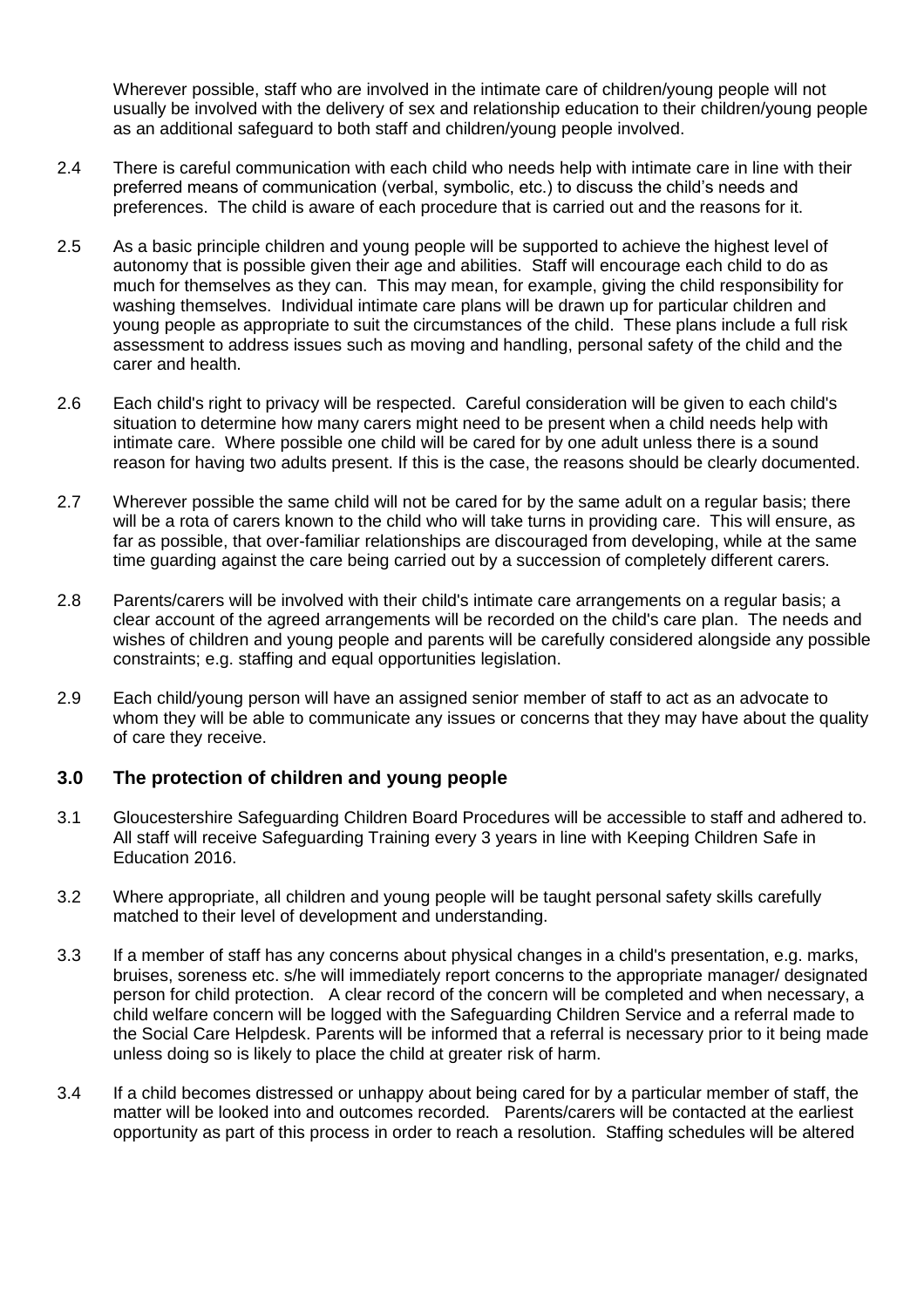until the issue(s) are resolved so that the child's needs remain paramount. Further advice will be taken from outside agencies if necessary.

3.5 If a child makes an allegation against a member of staff, all necessary procedures will be followed [see Allegations Management at [www.gscb.org.uk/handbook](http://www.gscb.org.uk/handbook)].

Alderman Knight School aims to create and maintain a safe environment for children and to manage situations where there are child welfare concerns. The school has clearly laid down and recognised procedures for dealing with abuse or suspected abuse which is in line with recommendations made by the Gloucestershire Safeguarding Children Board**.** Please refer to the school's Safeguarding Children/Child Protection Policy.

# **Policy 2**

# **Intimate personal care and clinical tasks**

Please note this is a fully comprehensive policy and includes all aspects of intimate care that a school may be required to carry out.

- *The majority of care is intimate personal care [2.1].*
- *All these pupils require individual care plans. These must be written by the member of staff with overall responsibility for pastoral care of that pupil [class or form tutor]*
- *Support for writing the plans can be provided by staff involved with the care [teaching assistants]*
- *The class/form tutor must discuss and agree the plan with the parents.*
- *The plan should be reviewed 3 times a year [September/ January/ April] and the review should be*  recorded, regardless of changes. It is acceptable for the review to take place over the phone, but it *should still be recorded on the plan.*
- *Copies of the plan must be accessible to all staff carrying out intimate care. A hard and electronic copy must also be issued to JH to be filed securely in the medical information cabinet in the Medical Room.*
- *A list of all pupils requiring intimate care will be kept and regularly reviewed and updated*

# **1. Policy Statement**

- 1.1 The School is committed to providing personal care that has been recognised as an assessed need and indicated in the care plan, in ways that:
	- Maintain the dignity of the individual.
	- Are sensitive to their individual needs and preferences.
	- Maximise safety and comfort.
	- Protect against intrusion and abuse.
	- Respect the pupil's right to give or withdraw their consent or for their legal guardian to do so as deemed appropriate
	- Encourage the individual to care for themselves as much as they are able.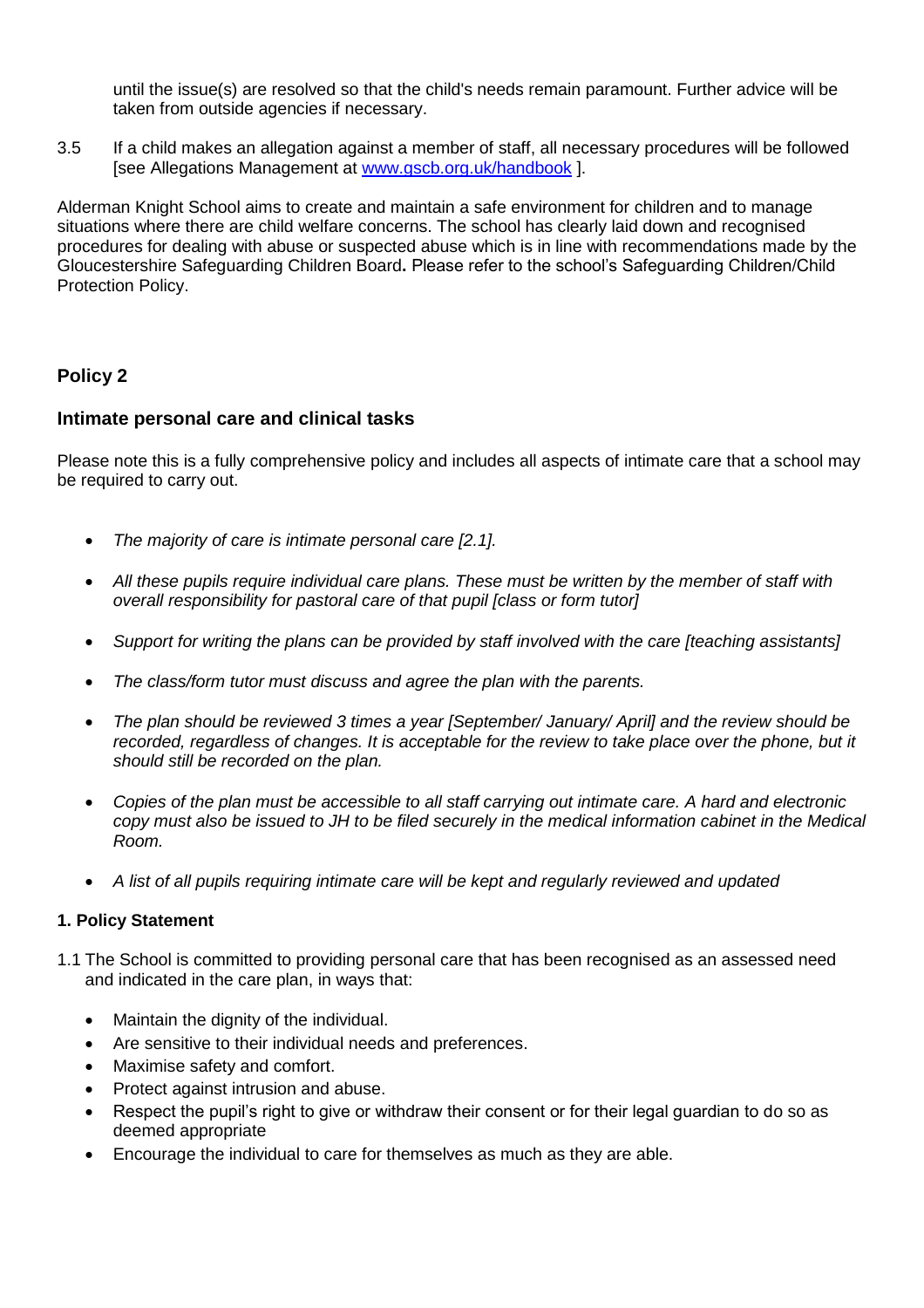- 1.2 Please note these principles of care also apply to the activities known as **'Clinical Tasks'** which require **additional training by** either the health professional who is delegating the task, or school-arranged training.
- 1.3 If staff are uncomfortable or do not feel competent about carrying out **clinical tasks** then they do not have to do so and must not be included within the care plan.

# **2. Definitions**

# **2.1 Intimate personal care**

This is hands-on physical care in personal hygiene, and/or physical presence or observation during such activities. It includes:

- Body bathing other than to arms, face and legs below the knee.
- Toileting, wiping and care in the genital and anal areas.
- Continence care.
- Placement, removal and changing of incontinence pads.
- Menstrual hygiene.
- Dressing and undressing.

# **2.2 Clinical tasks**

# **This care falls into three main categories:**

1. Acceptable care tasks i.e. tasks which just require additional training e.g. catheter and stoma care; gastro-tube feeding

Negotiable care tasks which include:

- 2. Complex care e.g. application of splints or care of gastrostomy (but not replacing mickey button) Treatments e.g. assisting with the administration of oxygen
- 3. Emergency care procedures e.g. anaphylactic pens

# **3. Scope**

This policy applies to all school staff. The aim of staff should be to promote as much independence as is reasonably possible and to respect the pupil's dignity.

# **4. Mandatory Procedures**

4.1 All staff will already have enhanced DBS clearance.

4.2 Staff undertaking personal care and the more complex clinical tasks should always act in accordance with the policy.

4.3 Staff must have received training before undertaking any of the tasks detailed in the care plan.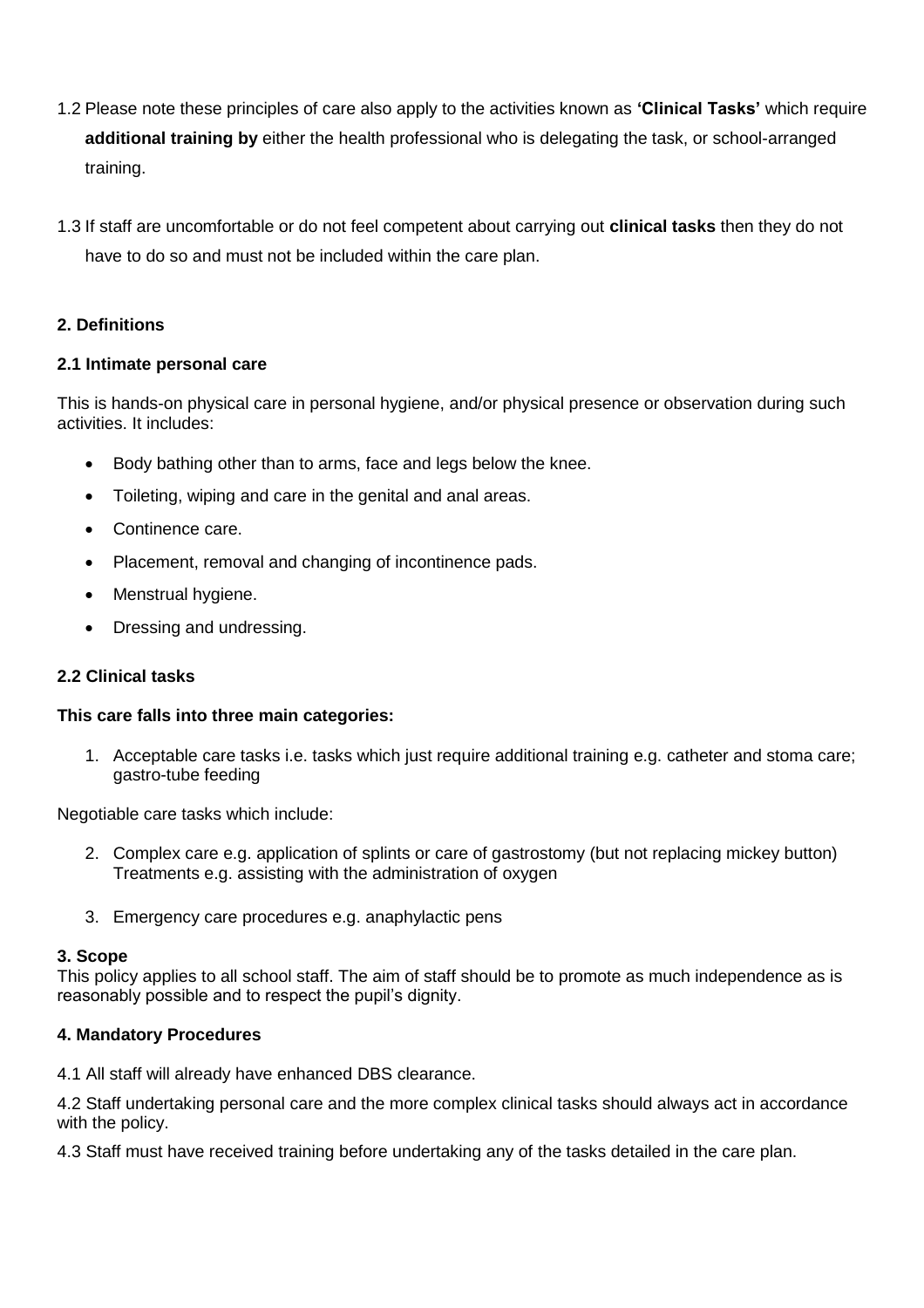4.4 This policy must be read in conjunction with the School's protocols for administering medication, safe storage of medication and all other relevant policies and procedures.

# **5. Practical Guidance – General Personal Care**

5.1 Pupils should be encouraged and supported to be as independent as possible in all their care tasks. Staff should not undertake tasks which pupils are able to perform themselves provided they have sufficient time and support.

5.2 Staff must be culturally sensitive and aware of different concepts of privacy, nudity and appropriate touch.

#### **6. Washing, dressing, toileting.**

6.1 Pupils must be encouraged and supported to conduct their own self-care as much as possible. It must not be undertaken by staff because they feel it is quicker or more convenient.

6.2 Staff should be mindful of pupils' need for privacy, especially in the Secondary department.

6.3 If staff notice any changes in an individual's appearance that may require attention e.g. rashes, blisters, sores etc these should be reported to an appropriate member of the senior team.

#### **7. Nail & Hair Care**

7.1 Staff will not cut pupils' fingernails, unless this is required in special circumstances and arranged with School Nurses and parent/carer.

7.2 Staff will not usually cut pupils' hair, unless this is done by arrangement with the parent/carer in specific circumstances. It may be possible for the school to arrange for a CRB checked hairdresser to cut pupils' hair at school if parents wish this.

#### **8. Contact Lenses and Glasses**

8.1 Staff may assist pupils to clean and put on glasses.

8.2 Due to the risk of harm, staff must not insert contact lenses.

#### **9. Dental Care**

Staff may assist pupils to clean their teeth and perform mouth care tasks as part of an activity such as a 'Tooth Club' and/or general personal hygiene guidance.

#### **10. Hearing Aids**

10.1 Once taught the proper technique by an appropriate person, staff may assist pupils to insert and adjust hearing aids.

10.2Following training staff may clean hearing aids.

#### **11.**

- **Category 1 – Acceptable Tasks**
- **Category 2 – Tasks that may be delegated by a health professional**

#### **11.1 Acceptable Care Tasks List**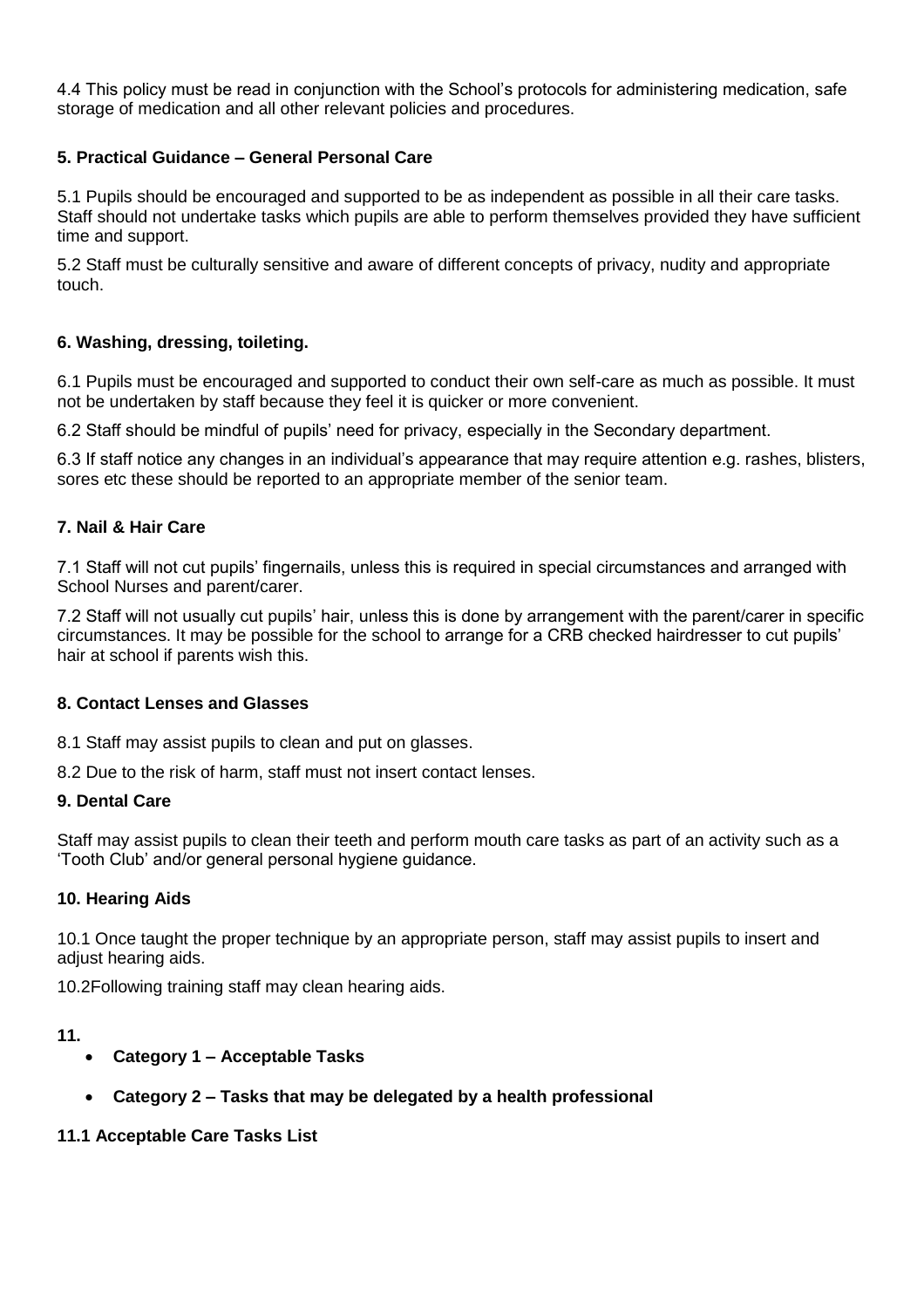- Application of topical creams and ointments
- Administration of ear drops and eye drops
- Mouth care
- Fitting supports, artificial limbs, or braces.
- Awareness of pressure care in relation to prevention and good practice.
- Assisting with the cleaning of a supra-pubic catheter site.
- **Emptying, changing/replacing urostomy bags**
- Emptying, changing/replacing colostomy bags.
- Emptying, changing/replacing ileostomy bags.

#### **11.2 Negotiable Care Tasks List**

#### **Complex care**

- Any appropriate complex care is given only following advice from appropriate health professional or parent as to how (and how frequently) this task should be performed.
- Changing a two piece system of stoma
- Gastrostomy tube feeding, by inserting water through the tube before and after the feed and attaching the feed tube to the PEG/PEJ
- Cleansing of gastrostomy tube sites

#### **Treatments**

- Assist a pupil to self-administer routine, pre-measured doses of prescribed medicines via an inhaler or nebulizer as a regular procedure for chronic conditions only. The health professional must regularly monitor and review this process.
- Administering medication via a gastrostomy tube but only where staff have received accredited medication training
- Administer oxygen to a pupil via a pre-set facility.
- Fitting Transcutaneous Nerve Stimulation (T.E.N.s) machines, only where their use has been approved by the GP or other appropriate health care professional.
- Taking of temperatures only when there are clear quidelines in any written procedure from a health professional on what action to take to alert health staff if the temperature should exceed certain predefined limits. Class staff should never be expected to interpret any temperature readings.

# **Emergency Care Procedures**

- Administering rectal Diazepam (Stesolid) or buccal Midazolam, only as an emergency procedure and subject to current medical protocols
- Oral aspiration of excess saliva from the front of the mouth with suction equipment.
- Administering anaphylactic pens, as an emergency procedure only.

This list is not exhaustive and there may be occasions when managers would be willing to negotiate to establish an individual procedure, based on the experience and willingness of staff to be trained and the nature of the task.

# **12**. **Category 3 Tasks – Not to be performed by staff in any circumstances**

12.1 Generally any task which is invasive or requires a member of school staff to make a judgement without the guidance of a health professional is unacceptable.